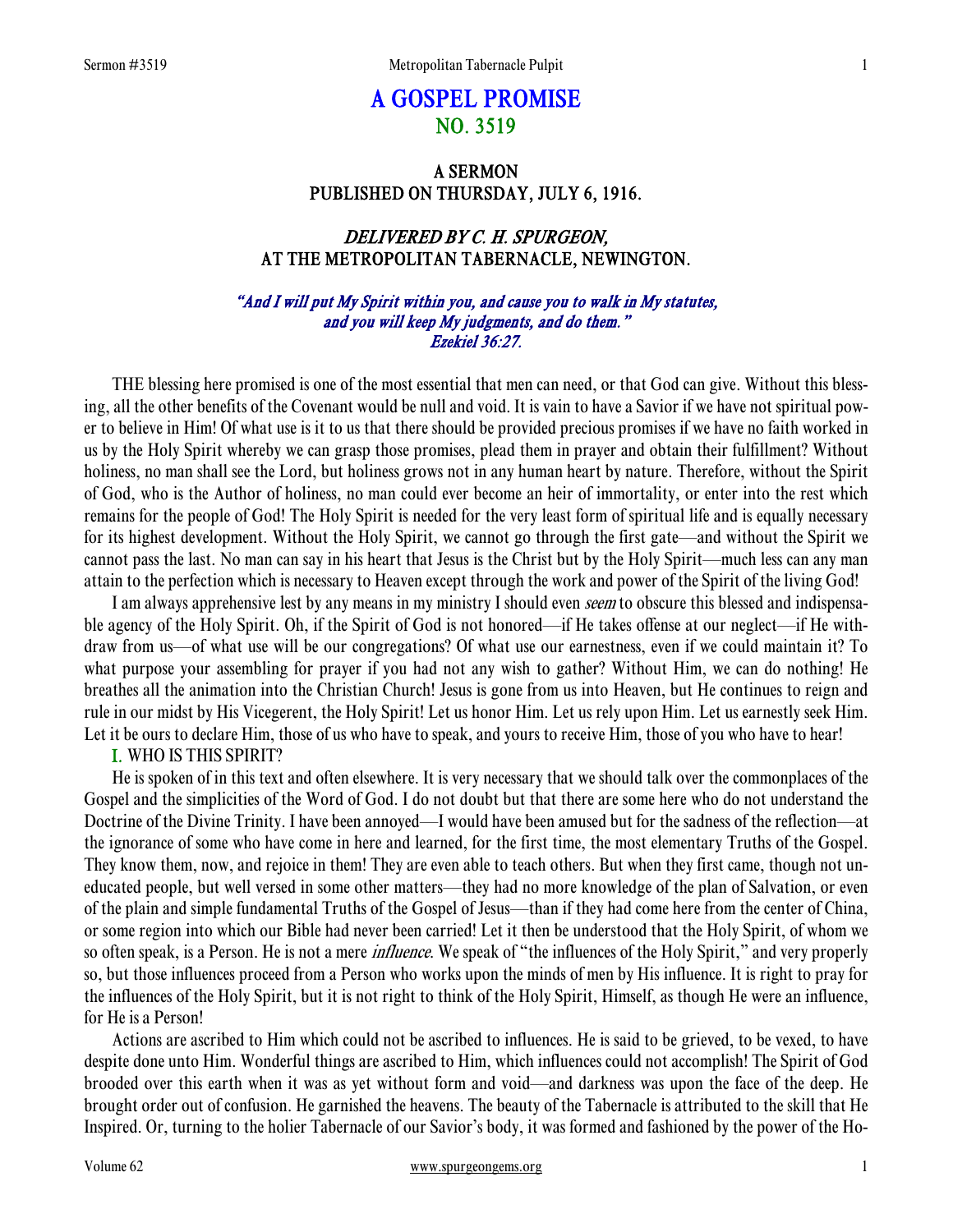ly Spirit! The holy Thing that was born of Mary was not born of natural generation, but by the energy of the Holy One of Israel. Not an influence, but a Person was the agent! And when our Lord was raised again from the dead, His Resurrection is ascribed in Scripture to the Holy Spirit. The Holy Spirit worked many signs and wonders in the early Church. He enabled the Apostles to speak with many tongues. Through Him they had power to work many miracles. He even gave commandment to separate Paul and Barnabas for the work whereunto He had called them. And still, Beloved, He is in the Church and we have fellowship with Him! We commune with Him! We can bear our witness that He makes intercession for us with groans that cannot be uttered, that He helps our infirmities and performs for us a thousand offices of love which make us feel, experimentally and consciously, that the agent of such things is a very Person!

He is, moreover, God—truly God! Never let us think lightly of the Holy Spirit, as though He were in any secondary sense, Divine. In your Baptism the three names were put together. You were baptized into the triple name of the Father, and of the Son, and of the Holy Spirit. Take care that the three Persons be always associated in your minds with equal affection and with equal awe! The Benediction, which so constantly concludes our worship, gives to each His place— "May the Grace of our Lord Jesus Christ, and the love of the Father, and the fellowship or communion of the Holy Spirit be with you all." The Holy Spirit, then, is Divine! We do not now attempt to prove that which it is our business at present dogmatically to assert. The thing is capable of abundant proof from Holy Writ. Let it suffice that we teach you the fact. How is it that the Father is God, that the Son is God and that the Holy Spirit is God—and yet that there are not three Gods, but one God? I cannot tell you. I know it is so, for so it is revealed—but how it is so, it is not for us to guess because it is not revealed or explained. Our understanding can adventure as far as the testimony and no farther! Many attempts have been made by Divines to find parallels in Nature to the Unity and the Trinity of God, but they all seem to me, to fail. Perhaps the very best one is that of St. Patrick, who, when preaching to the Irish and wishing to explain this matter, plucked a shamrock and showed them its three leaves all in one—three, yet one. Yet there are flaws and faults even in that illustration! It does not meet the case. It is a Doctrine to be emphatically asserted as it is expounded in that Athanasian Creed, the soundness of whose teaching I do not question, for I believe it all, though I shrink with horror from the abominable anathema which asserts that a man who hesitates to endorse it, will, "without doubt perish everlastingly."

It is a matter to be reverently accepted as it stands in the Word of God and to be faithfully studied as it has been understood by the most scrupulous and intelligent Christians of succeeding generations. We are not to think of the Father as though anything could detract from the homage due to Him as originally and essentially Divine, nor of the only begotten Son of the Father as though He were not "God over all, blessed forever," nor of the Holy Spirit proceeding from the Father and the Son, as though He had not all the attributes of Deity! We must abide by this, "Hear, O Israel, the Lord your God is one Jehovah." But we must still hold to it that in three Persons He is to be worshipped, though He is but One in His essence. Understand, then, you who know but little of the Doctrines of the Gospel, that you must worship the Holy Spirit and exercise your faith on Him as God! Lay particular stress upon this, because it is written, "Whoever shall speak a word against the Son of Man, it shall be forgiven him, but whoever speaks against the Holy Spirit, it shall not be forgiven him, neither in this world nor in the world to come." Such awful sanctity surrounds the Spirit of God! As I think of Him, I seem to see Sinai in a blaze with a bound set around about—and I hear a Voice that says to me, "Draw not near here, for this is holy ground."

That unpardonable sin against the Holy Spirit, I know not what it is—in vain might I assay to define it. It stands like a beacon, as if God saw that an ungodly and stiff-necked generation would vex the Holy Spirit and venture far in blasphemy! Therefore, while all manner of blasphemy shall be forgiven unto men, the sin against the Holy Spirit shall never be forgiven. Take heed you do not harden your heart, lest you should commit it! I do not believe you have. I know you have not if you desire to be saved. I am sure you have not if you are willing to come and put your trust in Jesus Christ. Still, I admonish you to take care and treat with reverence the very *thought* of the Holy Spirit, the Comforter, the Instructor of your souls. Your second question will be—

#### II. HOW DOES HE FULFILL THIS PROMISE?

We understand by these words that those who formerly loved sin shall be made to love righteousness. That those who found it hard, at one time, to break off their evil ways, shall be induced to run with alacrity in the way of God's Commandments. Now this is a great thing to be promised and a very great thing to be obtained! By no human power could it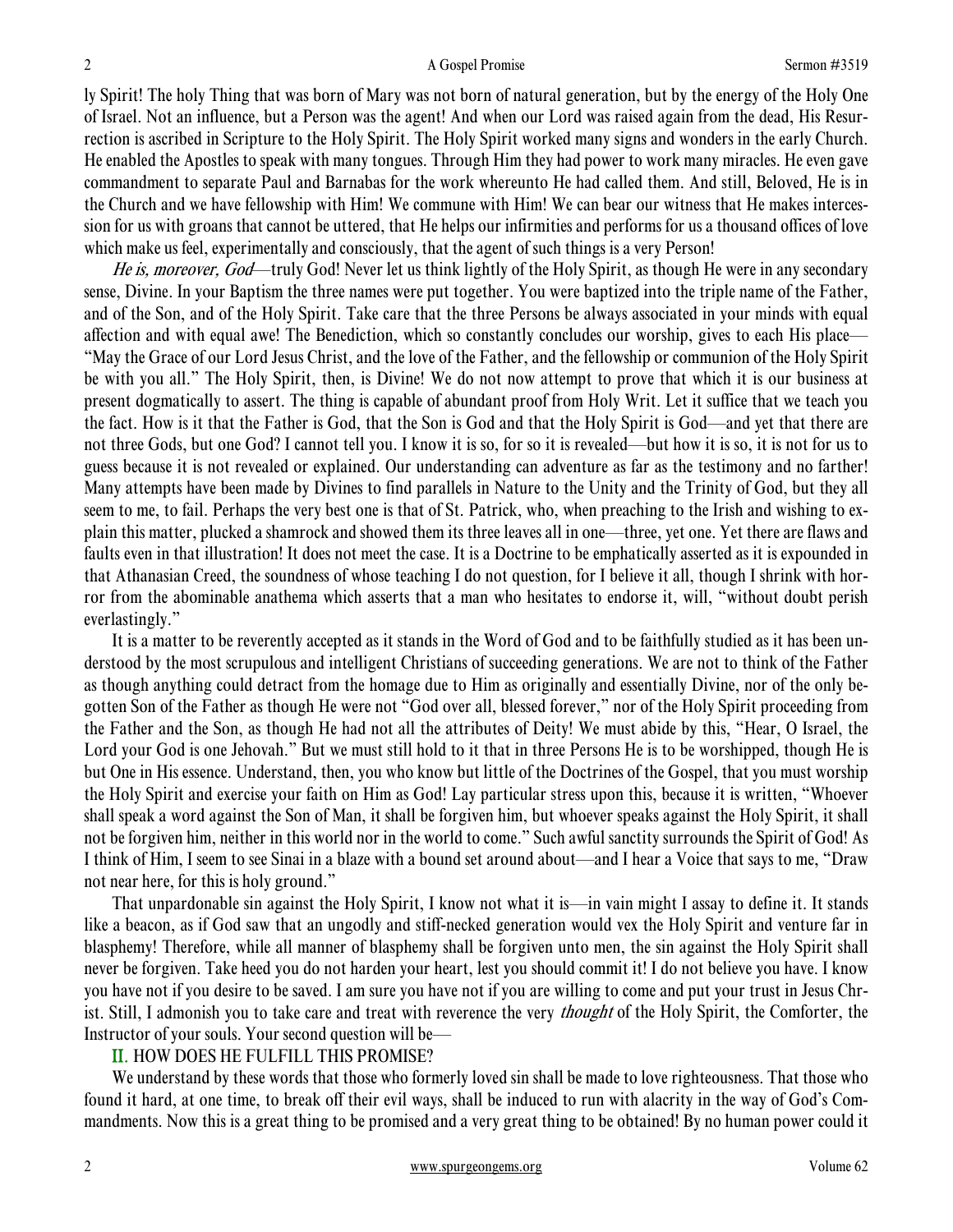#### Sermon #3519 **A** Gospel Promise 3

be brought to pass. As easily might the Blackamoor change his skin to whiteness, or the leopard get rid of his spots, as could the man who is accustomed to do evil reverse the entire current of his habits and instincts—and learn to do well! The Divine Power that first fashioned the soul of man must re-mold it. Only the Creator who made the instrument can

re-tune it, or restore its harmony! No unskillful hands can mend it. People sometimes quibble at the Doctrine of Human Impotence, but I can assure you that the actual evidence is far more convincing than the abstract theory! The practical pastoral experience that some of us have had would soon convince anyone that there is ample evidence of its truthfulness. We meet with those who have been a little awakened at our Prayer Meetings and revival services. What, do you think, is the first thing we have to concern about them? Why, some of them have never been in the habit of thinking about their souls, before, and the moment they do begin to think, like a lad introduced into a carpenter's shop who has never seen tools, before, they cut themselves with every tool they attempt to handle! These poor souls never were introduced to the spiritual world. Self-examination is a novelty to them. If they think of sin, it drives them to despair! Or if they think of mercy, that drives them to presumption! Whatever Truth of God we put before them, they misuse and pervert it. They do not seem to have the sense or the wit to use any Truth in a right way! You may teach the young enquirer with much earnestness, but you will find it difficult to guide him.

For instance, if he seems resolved to despair, you shall try to comfort him and use as many arguments as you can, but he will despair if he has made up his mind to do it! Some of these remind me of certain game that sportsmen try to hunt out of their holes. It seems in vain to send the ferret after them. When I have used arguments to get them out of one hole, they take refuge in another! And when I have stopped up scores of holes and have said to myself, "I shall have you now you cannot answer that!" Suddenly they seem to have found out quite another branch of lies and delusions. They are gone from me and all my work is lost! Ah, then it is that the pastor feels that he must have the power of the Holy Spirit to help him, or else even the awakened and anxious sinner will evade conversion, put away from himself eternal life and perish in his sin! Yes, Brothers and Sisters, experience will often prove more than controversy is prone to allow of the necessity of work of the Holy Spirit! And if in merely dealing with the elementary lessons of religion we find such palpable evidence of human inability, how much more is this the case in the matter of making a lover of sin become a lover of holiness? You may show him the proprieties of morality. You may lay before him the inevitable results of sin. You may charm him with the rewards of virtue, but the adder is too deaf for all your charming—and when you have charmed, and charmed, and charmed again—he still retains his venom and is still an adder!

But how does the Holy Spirit effect this? He operates, it is true, in many ways. He does it often by His quickening power. The Holy Spirit is the Author of all spiritual life. Speak of regeneration, the Holy Spirit is the Regenerator. No man can receive that Divine Life which comes into him at the new birth except by the Spirit of God. We are raised from our death in sin into a new and holy life by the working of the Holy Spirit, and by that alone. Now, if someone here, hitherto incapable of a holy life, or of serving God right because of his natural depravity, should be quickened by the Holy Spirit, what a change would be at once worked upon him! What the spiritually dead man cannot do, the spiritually enlivened man can readily perform. How the Spirit quickens we know not. "The wind blows where it will, and you hear the sound thereof, but cannot tell from where it comes, or where it goes. So is everyone who is born of the Spirit." The effects are visible enough. You soon perceive that the man who was callous, without feeling, without emotion, becomes tender of conscience, eager in desires and sensitive in his anxieties. He becomes, in fact, a living man, though he was steeped in death before!

Volume 62 www.spurgeongems.org 3 The Holy Spirit continues to make a man practically new by the *illumination He bestows*. The man is blind—the Holy Spirit touches his eye with heavenly eye-salve and he begins to see. The sinner, with the Bible in his hand, though anxious to understand it in a measure, makes a sorry muddle of its Doctrines and precepts apart from the instructions of that blessed Commentator—the Holy Spirit! The Bible is full of the Light of God, but the heart of man is very dark. To what purpose is the Scripture opened to the understanding if the eyes of the understanding are covered with a thick film? It is the Holy Spirit who irradiates the Truth of God which He has revealed broadcast over every object that lies in our path. In reading the Bible to find comfort and direction, take care to lift up your hearts to Him who wrote it! As an author best understands his own books, so will the Spirit, who Inspired the volume, let you at once into the secret meaning of that which the pens of Inspired men have recorded. Wait upon God for instruction—His instruction is sure to lead you to holiness, for He instructs you in the evil of sin! He lets you see its heinousness, its demerit, its ingratitude and in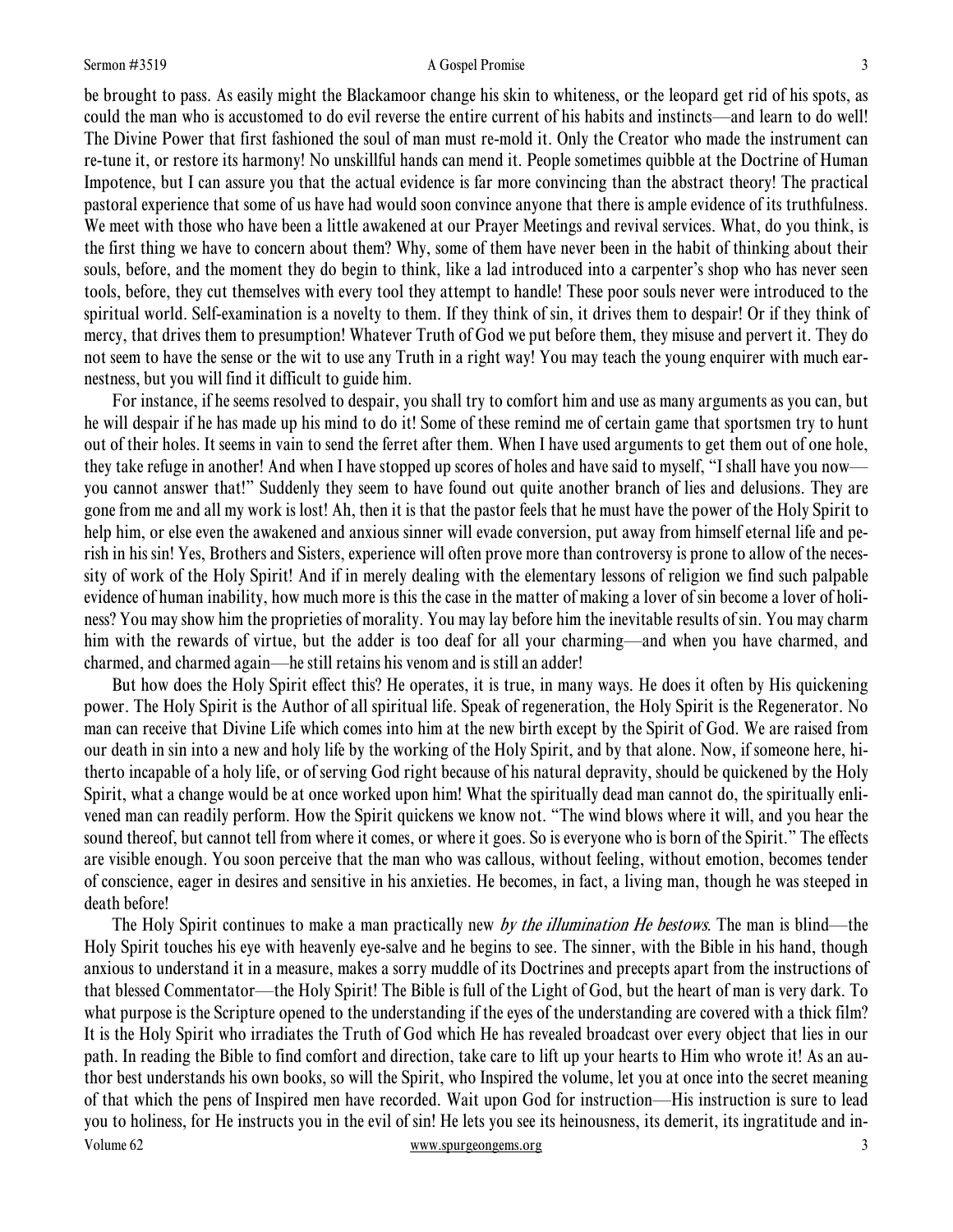famy. He instructs you in the beauty of holiness and shows you the example of your Master. He teaches you the Law of God and writes it upon the fleshly tablets of your heart. In this way, as an Illuminator as well as a Quickener, He makes us run in the ways of God's statutes!

Moreover, the Holy Spirit operates as a Comforter. Many men are wretched by reason of their sins, yet unwilling to renounce them. We have known people continue in present transgression because they are utterly hopeless of ever being forgiven their misdeeds in the past. But when the Spirit of God breathes holy comfort into the desponding sinner's mind, he then says to himself, "I will not fling myself away after all. It is not meet that I, who have a better destiny before me, should live like those who have resolved to follow their own lusts, reckless of consequences—those who have made a covenant with Hell and a league with death! No, a thousand times no! If God does all this for me, and brings His dear Son to me, and tells me of pardons bought with blood, then away shall go my old sins and henceforth it shall be my joy to serve with all my might the Heavenly Friend who has been so kind to me." The Holy Spirit is always to His people the Comforter. Are any of you sad? Does that sadness make you unbelieving? Does the unbelief act upon you as a temptation to sin? Go to the Comforter to take away the root of the mischief! So shall you run in the way of God's Commandments because He has enlarged your heart and guided your footsteps!

The Holy Spirit also operates in the hearts of some *as an Intercessor, helping their prayers*. Some of you are downcast and desponding because you cannot pray. "Oh," you think, "if I could but pray!" What strange ideas possess people's mind as to praying! One who took my hand the other day said to me, "I wish I could pray as you do, Sir, but pray I cannot." Poor soul, when I saw his tears and heard his cries to God, very broken as they were, I wished that I could pray as he did, then! What is the use of fit words, fine sentences, fluent speech? These seem to me full often to be such deceitful acquirements that I would gladly dispense with them, if I might stammer out my soul's desires and feel myself to be all the more sincere because I lacked expression to clothe my thought! Oh, no—the Lord does not require your long addresses! A groan, a sigh, a sob that seems to swell in your soul and become too big to find a way of escape—that is prayer! When you cannot pray, remember the Spirit also helps our infirmities. It is His office to utter groans for us which we cannot utter. And by enabling the man to pray, He enables the man to be holy, for prayer is a mainstay of holiness. To draw near to God, the Fountain of all perfection, is to be helped against besetting sin—and the blessed Helper in prayer also becomes, in this respect, a Help to us in the paths of righteousness.

I do hope that any of you who have been saying, "I cannot do this," and, "I cannot do that," will understand that it is quite true that you cannot—but it is equally true that the Holy Spirit can help you to do all things! You can do everything through His almighty aid! Wait upon Him with earnest desires and say to Him, "Come, Holy Spirit, help a poor feeble worm. Help me to mourn my sin. Help me to look to Jesus with the eyes of faith. Help me to give up my sins. Help me when I am tempted, that I may withstand the subtle arts of Satan. Help me to overcome my bad temper, to get rid of the pride and naughtiness of my heart. Kill my sloth. Take away my disposition to put off and procrastinate. Enable me to decide for Christ right now and to come, all guilty as I am, and wash in the Fountain of His precious blood, that I may be saved." I tell you it is the Holy Spirit's office to do this! He is never so happy, if I may use such a phrase concerning the ever-blessed One, as when He is thus, by His quickening, His illuminating, His comforting influences, bringing poor guilty souls to Jesus and, by Him, to the paths of holiness!

Furthermore, one of the Holy Spirit's proper offices is *to sanctify the people of God*. Jesus Christ gives us a justifying righteousness which is *imputed* to us—the Holy Spirit gives us a sanctifying righteousness which is *imparted* to us. The blessed Jesus brings to us His own righteousness and clothes us with it. The Holy Spirit works in us a personal conformity to the will of God in our hearts, productive of fruit in our lives as a sequel to that obedience even unto death, wherewith Christ made satisfaction for our offenses and discharged the high obligation of that obedience we owed. This holiness is not the holiness of Christ, as some vainly say, but it is a personal holiness worked in us by the operation of the Holy Spirit. You, dear Hearers, have perhaps said to yourselves, "I cannot be saved because I am not holy." The truth is you cannot be holy because you are not saved—being saved comes first! Holiness is never the root—it is always the fruit! It is not the cause, it is the effect! You must come to Jesus as you are and trust Him—and then He will give you the Holy Spirit to work in you the new heart, the new desire—and to make you a new creature. You say, "I cannot make myself holy." That is true. You ought to do so, but the power is gone and alas, the will likewise! But if God has given you the will,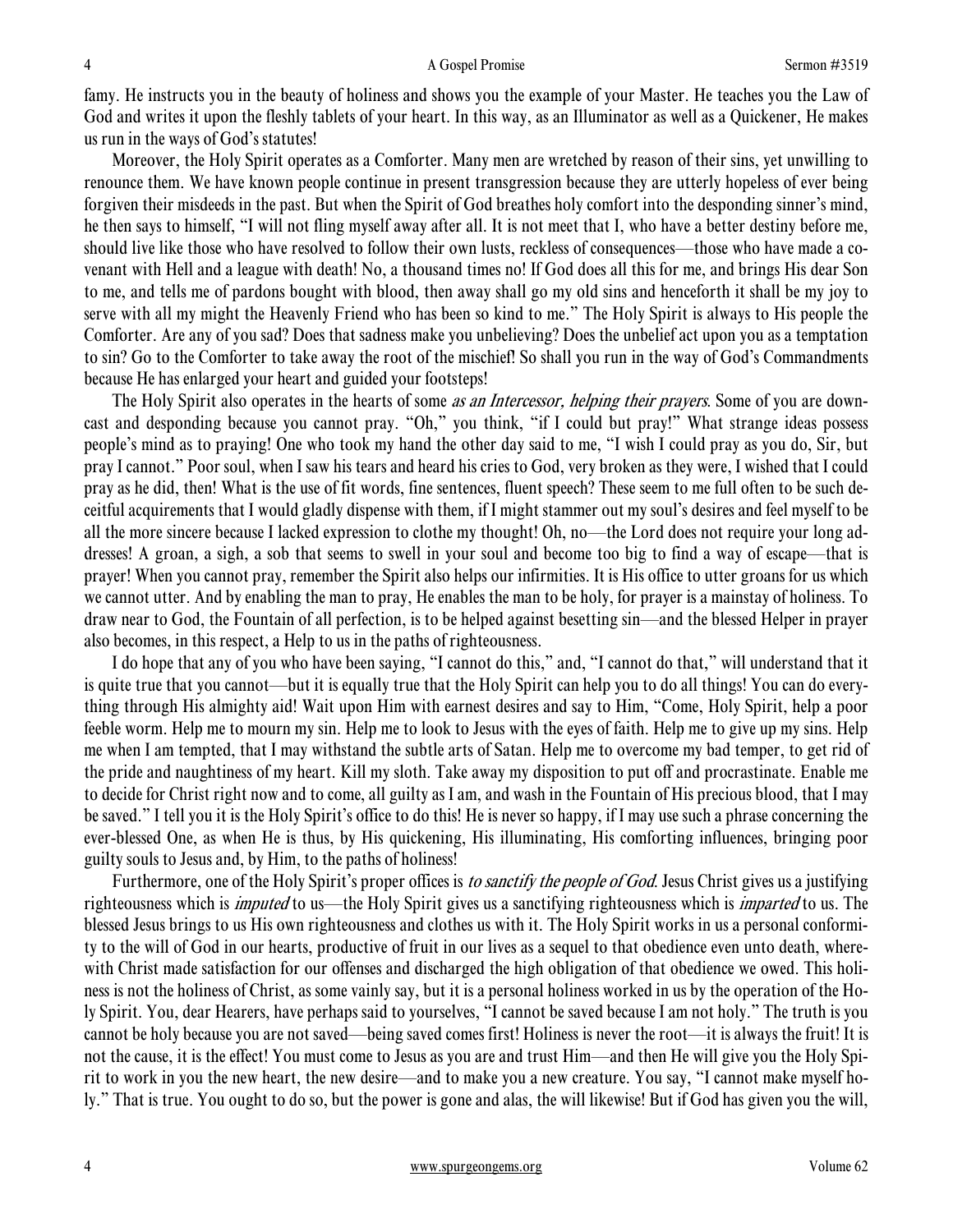He points you to Him with whom the power is rested, namely, the Holy Spirit, who will dwell in you and sanctify you through the Word of Truth and the application of the precious blood and water which flowed from the side of Christ.

Nor must I omit to notice that one of the Spirit's great works is to dwell in His people. The Holy Spirit dwells in every believer in Christ! He has never been absent from him since he became a disciple. We may invoke His Presence as we sing—

### "Come Holy Spirit, heavenly dove, With all Your quickening powers."

But that is a prayer for His special manifestation. The Holy Spirit is here. He lives in the Church. He has come as a Comforter who shall abide with us forever. He dwells in the bodies of His people—God is in His Temple. And, mark you, it is by this indwelling that the holiness of the Believer is kept up. If the Holy Spirit left him, he would return, like a dog to his vomit, but because the Holy Spirit looks out of these eyes and throbs in this hear and moves these hands, when the man is freely obedient to the Divine Power, the man is kept in the paths of integrity and his end is everlasting life! To gather up all these thoughts in one, whatever offices the Holy Spirit sustains to God's people, the result of all these offices will be to keep the man from going back to his old ways and to cause him to walk in God's statutes, and to keep God's judgments and do them! Do you wish, then, to be saved from sin and to be made holy? Look to the wounds of the bleeding Savior and remember that He has promised to give you the Holy Spirit, by whom you shall be made holy and kept in holiness till you stand hereafter without spot or wrinkle, or any such thing, before the Eternal Throne! In closing, I want to—

III. SAY A FEW GOOD AND COMFORTABLE WORDS TO SOME OF YOU WHO MAY BE ANXIOUS TO POSSESS THIS SPIRIT OF GOD IN YOUR HEARTS.

"Ah," complains one, "the Holy Spirit would never look on me!" Why do you have such a thought? Do you think to honor Him by such reflections? Far rather do you shame yourself. Know you not that He has looked on many such as you are and they are alive to tell of His condescending love? Will you look to Jesus? Will you cast yourself upon the Great Surety who has deigned to become the Scapegoat for sinners? If so, the Holy Spirit has looked on you! The first desire you have towards God comes from Him! These inward strivings which you feel now (tenderly do I wish that you may not stifle or quench them) come from Him! That fear, that anxiety, that longing may be and I trust they are, the initiative of a blessed work of the Holy Spirit within your soul! Judge not of the Holy Spirit as though He were reluctant. Nehemiah spoke of the Spirit of God as "*the Good Spirit*." So He is! He is the very essence of goodness, taking goodness in the sense of benevolence. He is good to men, full of generous love towards them. We read of "the love of the Spirit." Sweet words! What must it be to appreciate them and to prove their meaning! The love of the Spirit! I marvel that the Spirit of God should come down into the valley of dry bones. I wonder that He should have contact with such corruption as ours and make us live! I am surprised that He has not left us long ago, dullards as we are in His school, yet He patiently teaches us. It is amazing to me that He should dwell in such poor temples as our clay bodies. Still, He does. He condescendingly abides with us. You speak of the love of Jesus in coming down to earth and enduring all its misery and shame—you cannot speak too well of that—but do not forget that the Holy Spirit has been abiding here these 1,800 years and still the dispensation of His government lasts—He is still waiting and striving, persuading, preciously illuminating, grandly quickening! Thus He will continue to do until the Lord Jesus, Himself, shall descend from Heaven with a shout and the dispensation of the Holy Spirit shall be perfected in the world to come! The Holy Spirit, then, is a good Spirit, and that should encourage you to go to Him with a full confidence in His Person and works.

He is sometimes called, "the free Spirit." David says, "Uphold me with Your free Spirit." He is not bound by our bondage. He is not retrained, thank God, by the restriction of our desires. He is not withheld, even though our inability and our iniquity entangle us. He waits not for man, neither tarries He for the sons of men. As the dew comes in the morning on the dumb grass that cannot speak for it. As the stiff breeze blows over the silent mountains that cannot ask for it. And as on the sea, which cannot lift up its billows until the wind shall stir them, which comes unsought, unasked—even so is the Spirit's advent! So freely in real truth does He come. Oh, you vilest of sinners, you outcast, you who are turned off by those who once loved you—the Holy Spirit can even come to you! He is a free Spirit—not even your sins can withhold Him! He can conquer your desperate depravity and come to reign and rule in your breast where devils have held a carnival these many years!

#### Volume 62 www.spurgeongems.org 5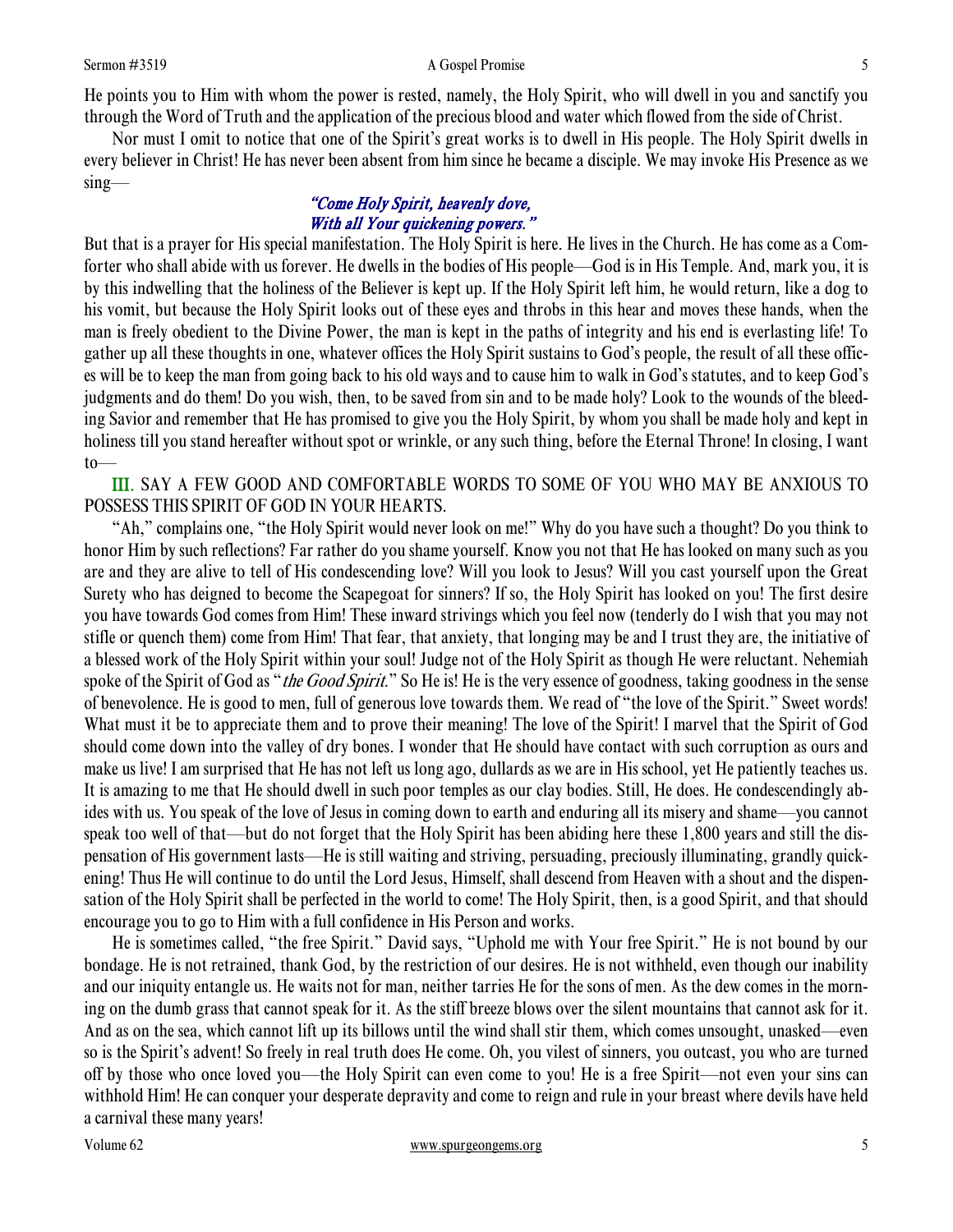I adore the power of God that He exerts over the minds of men, insomuch as that while I stand here to preach to you, willing or not willing as you may be to heed His message, my Lord and Master will have His own way! What though you may be in the most unfit state to attend to the Gospel call—though you may have come to ridicule the preacher, or catch him tripping in his speech, or it may be you have designed to spend a merry hour—the Divine Fiat is mightier than your fitful mood! How often has the Eternal Archer shot His arrows through and through the scorners and left them as though they were dead, and then, having touched them with His life-giving finger, He has said, "Live!" The change has been worked, though they knew nothing of it at the time! The Lord, according to His good pleasure, has done the work and thus can this blessed free Spirit effect His purpose. Oh, my beloved Brothers and Sisters, pray for the unsaved! Pray for sinners, you who can pray! Full often have I thought what a blessed thing it is that the Spirit of God can obtain admission where we cannot. There is a house that is closed and barred against the Gospel. The squire of the parish, perhaps, says that any of his servants going to the Meeting House, he will discharge. He will take care that he will have none of this Methodism anywhere in his district! Very well, Sir, if you propose to keep it out, you will need to have a great many watchmen, for, you know, if there is a sweet perfume in your house, you must use your diligence to keep it hermetically sealed, or else it will escape and diffuse its odor through every room by degrees! The name of Jesus Christ is "like ointment poured forth"—it has a wonderful diffusiveness about it!

Ere long the squire will discover that one of his servants has caught the sweet infection. Gladly would he turn her away, were she not such a good nurse-girl that he cannot afford to lose her! And I have noticed that there is a Divine contagion in the Grace of God that brings salvation. In families, neighborhoods, townships and great cities it will spread with strange rapidity! One or two conversions, like drops of rain, portend a shower! I knew a man who burned all the Bibles he had in his house—at least he *thought* he had burned them all—but he had two daughters who kept their books secreted under their pillows. When he found it out, he was mad with rage. What he was going to do, I do not know. His wife told him at length that she was of their mind and took their part. "Ah, well," he said, "it is a nuisance that I cannot live without being pestered with this religion." Yes, and by the Grace of God they shall not "live without being pestered." If they will not come and hear the Word from the minister, they shall hear it somehow else! A tract shall find him over whose head a sermon flies—and half a sentence shall break a rock in pieces where appeals from the pulpit might have been of no use! Have good courage, then, you who seek the salvation of others, and you that are afar off from God, yourselves—do not despair for the Spirit of God is a free Spirit—He can come even to you!

Very powerful, too, is the Spirit of God, as well as good and free. There is no form of human obstinacy which He cannot overcome. Some operations of the Holy Spirit may be resisted and defeated. This I say without feeling that I cast any slur upon His Deity. A man, though he may be ever so strong, need not put out all his strength, and when he puts out only a little of his strength a child may be able to overcome him. He may, perhaps, intend that it should be so. So the Holy Spirit, in His common operations is vexed, and grieved, and quenched by the ungodly. Quite otherwise when He comes to "the exceeding greatness of His power to us who believe," or when the Lord makes bare His arm in the eyes of all the people—then the Spirit comes as a Spirit of Irresistible Power! Who shall stay His hand, or say unto Him, "What are You doing?" See how Saul of Tarsus, foaming at the mouth against the Church of God, cries, "What must I do to be saved? Who are You, Lord?" Soon he rises up to be led by the hand for three days in brokenness of heart to seek for the Light of God's Countenance! How quickly can God turn the most fierce persecutors into the most earnest preachers of the Gospel! Be of good heart, dear Friends, for God's cause in the world! We shall see yet greater things if we do but ask for them in faith and faithfully expect them.

If God does not raise up good men in the colleges to preach the Gospel, He will find them in the warehouses and offices of our merchants. Or failing these, He will call them from the dregs of the population—it may be even from the dens and kens of thieves if nowhere else! Who knows but He may provoke us to jealousy by a people of a strange tongue. My Master knew how to find Luther among the monks and to fish out some of the bravest Reformers from among the idolatrous priests! And He can do the same again! The Church may come to a very bad tide, but there never shall be such a bad tide but the Church, like a galley with oars, shall be able to float! She shall not strike on the rocks. Have hope, you soldiers of Christ! While the ministry of the Holy Spirit can be invoked, never whisper of despair! Oh, Sinner, have hope for yourself, willful and wicked as you may have been! If you cannot amend your ways and change your heart, He can do it for you! The iron bands of habit He can snap. The adamantine net of lasciviousness He can break in pieces! From the